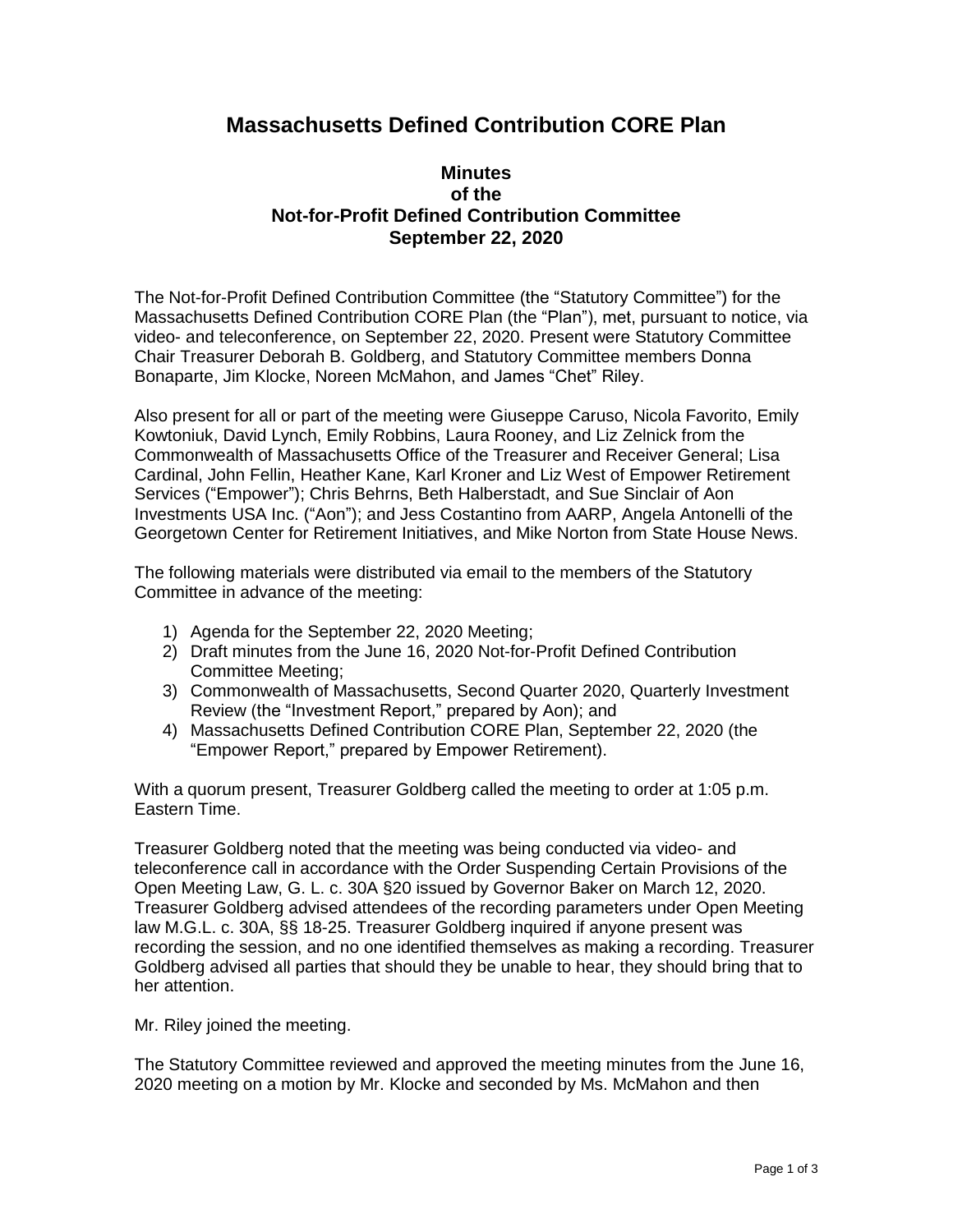confirmed via roll call: Ms. Bonaparte, Mr. Klocke, Ms. McMahon, Treasurer Goldberg and Mr. Riley.

Mr. Behrns directed the Statutory Committee to the Investment Review report and presented the report's analysis. He reviewed the state of the overall economy, the domestic and international equity markets, the bond markets and other capital markets through June 30, 2020. The Statutory Committee and Mr. Behrns discussed the various factors influencing market performance and the impact those factors may have on the Plan. Mr. Behrns reported on the Plan's asset allocation and performance of investments held in the Plan as of June 30, 2020 and July 31, 2020 as compared to benchmarks, and other relevant aspects of the funds offered considering the Plan's Investment Policy Statement. Mr. Behrns identified the breakdown of assets amongst the various investment options available. He also reviewed the management fees for the investments in the Plan, noting that, with two exceptions, the fees for all investments are below the median of the applicable peer group.

Mr. Kroner directed the Statutory Committee to the Empower Report. Mr. Kroner discussed the Plan's asset growth, allocation of contributions and distributions across the Plan's funds, and the increase in the total number of participant accounts.

Treasurer Goldberg commented that the increase of participant accounts is particularly notable considering that the pool of not-for-profit organizations available to adopt the Plan is currently restricted by legislation to organizations employing 20 or fewer employees. Mr. Lynch further commented to the Statutory Committee that 80% of the participating employers of the Plan offer either matching or non-elective contributions to their participants. Treasurer Goldberg and Mr. Klocke discussed the additional financial pressures not-for-profit organizations are experiencing as a result of the pandemic, remarking that the competitive fee and service offering of the Plan is an important component of the employers' strategy to offer competitive benefits to their employees.

Ms. Kane, Ms. Cardinal, Mr. Fellin and Ms. West continued their review of the Empower report noting:

- Participant behavior related to automatic enrollment;
- A decrease in the total number of benefit payments from the Plan for the period April 1, 2020 to June 30, 2020;
- Various engagement strategies government plan sponsors are using to interact with participants during the pandemic:
- **Empower's general survey data related to participant actions and planned steps to** bridge retirement income gaps;
- The number of new employers adopting the plan through mid-September 2020;
- The reasons why employers chose to adopt or decline participating in the Plan;
- **Empower's events and outreach to bring new employers into the Plan, and** remarking on the positive impact that Empower's "coronavirus discount" to the Plan's set-up fee has had in engaging prospective employers; and
- Social media and email communication campaign activity for April 1, 2020 June 30, 2020, highlighting that the email campaigns for May and June resulted in 29% of the email recipients opening the email - higher than the industry average of 23%.